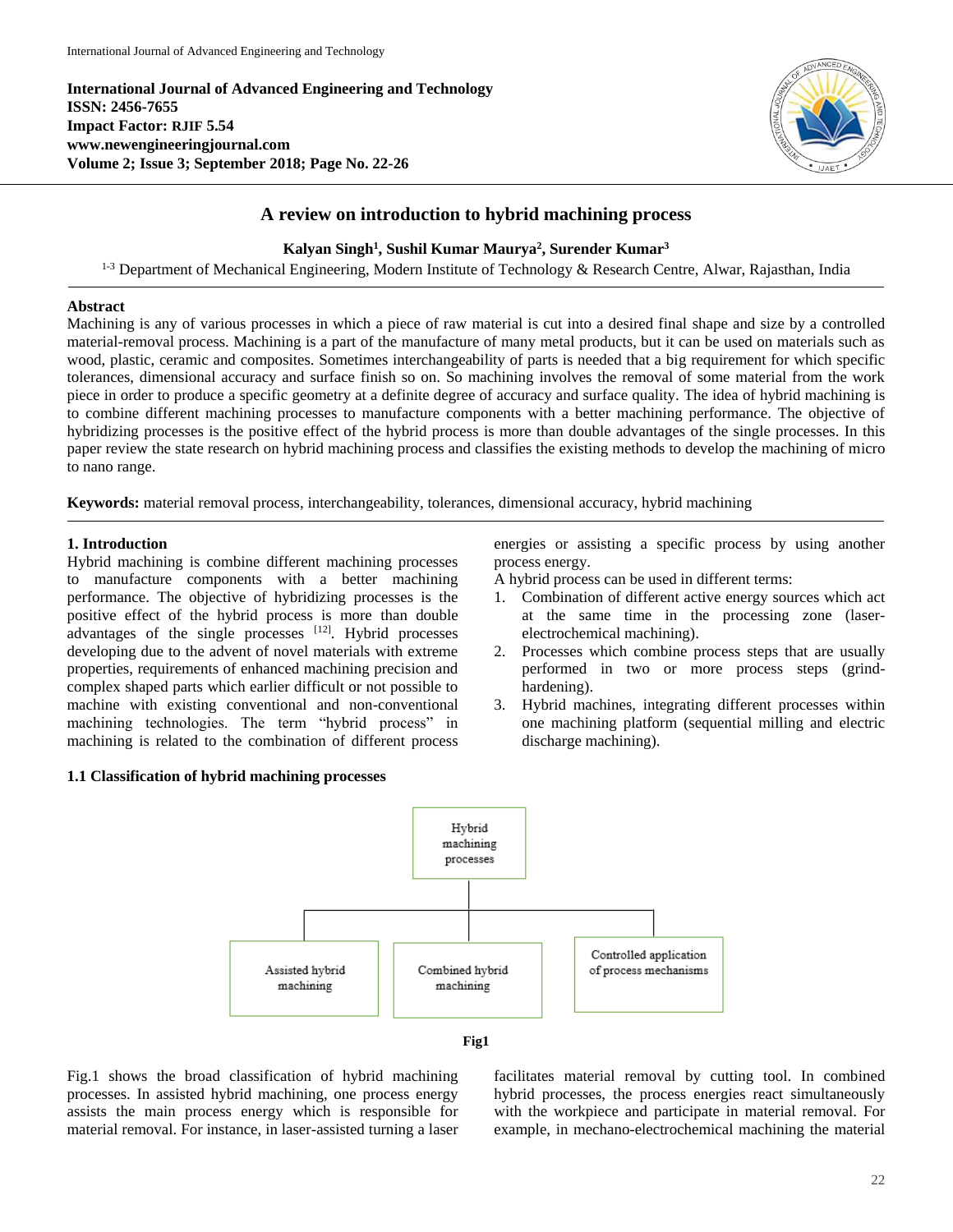removal takes place by both cutting action and anodic dissolution. Other hybrid processing techniques include controlled application of process mechanism with the objective to reduce the process chain or to combine two different processes on the same machine platform. For example, in grind hardening the two-step processes of grinding and heat treatment are combined at one machine platform by utilizing the heat treatment are combined at one machine platform by utilizing the heat generated in the grinding operation for hardening of the work piece.

# **2. Principle of hybrid machining processes**

In hybrid machining processes, first it can shorten the existing process chains by combining two or more processes on the same machine platform thereby minimizing problems of referencing, clamping, alignment at different workstations. Second it can combine the process capabilities of different processes into one hybrid pro-cess so as to realize complex products and obtain machining performance such as high material removal rate (MRR) and high surface finish simultaneously. Conventional mechanical machining technologies are limited by the strength of the tool and mechanism of chip removal which mainly involves plastic deformation. These technologies are not suitable for machining hard-to-machine materials, including highly brittle materials. Similarly nonconventional machining processes also have limitations, especially due to their process physics and material removal mechanisms. For example, laser machining is limited to certain aspect ratios, EDM and electrochemical machining (ECM) are limited to machining of conductive materials, and the precision of water jet machining is limited by hydraulic jump of the jet. Therefore, in order to satisfy challenging machining needs, two or more hybrid processes can be combined to meet one or more machining objectives. Advanced machining capabilities can be realized through hybridization of two or more machining processes. Fig.2 shows the hybrid processes that improve the production in terms of shortening of process chain or improvement of product qualities.



#### **3. Assisted Hybrid Machining**

For assisted hybrid machining, the major machining process is

superimposed with input from one or several types of energy such as ultrasonic vibration, laser, fluid, magnetic field, etc. so as to improve the constituent machining process.

#### **3.1 Vibration-assisted machining**

Vibration-assisted machining uses vibrations to facilitate material removal and improve process performance. In this process, a small vibration is added to the tool or workpiece movement <sup>[3]</sup>. The vibrations may be in one or two directions. A small-amplitude high-frequency tool displacement is given to the cutting motion of the tool in the case of conventional machining and to the tool-electrode, workpiece and working fluid in the case of nonconventional machining processes. Fig.3 shows an ultrasonic-assisted ECM system where electrolyte flushing and removal of by-products is enhanced by application of ultrasonic vibrations to the tool. The ultrasonic vibration to the tool also offers the possibility to decrease electrode polarization. In most systems, especially in cutting and grinding operations, the amplitudes are in the range of 1-15 mm and vibration is within a frequency range from 18 to 25 kHz and the source of vibration are piezoelectric elements within the tool holder, spindle, or workpiece holding system. The vibrations are of ultra-sonic frequency.

The main advantages of vibration-assisted machining are as follows:

- **Improvement in surface quality and machining time.**
- Improved machining of brittle materials like ceramics and glass.





#### **3.2 Laser Assisted Machining**

The application of a laser beam as a secondary process is advantageous for various primary processes. The laser beam strongly influences the processing zone (e.g., material softening in cutting, material elongation and bending in forming, etc.) so machining becomes easier. The laser assistance may be applied to both conventional and nonconventional machining processes. In conventional machining, the laser beam is focused on the workpiece in front of the cutting edge of the tool  $[7]$ . The flow stress and strain hardening rate of materials normally decrease with the increase of temperature due to thermal softening. Therefore, laser-assisted machining facilitates the material removal when machining hard-to-machine materials. The heat from the laser softens the workpiece and the cutting process becomes easier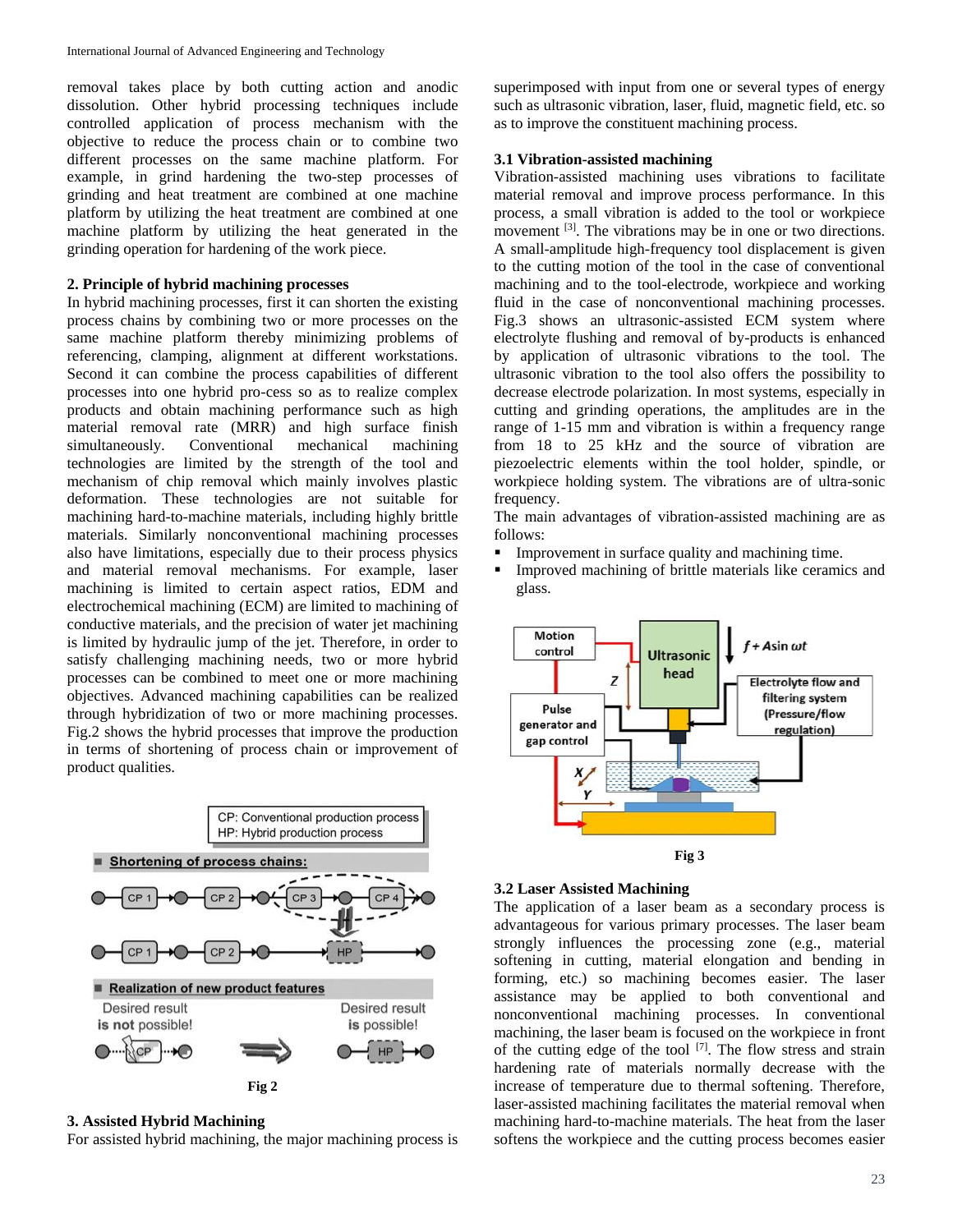with-out compromising on hardness and microstructure. In the case of non-conventional machining such as ECM, the laser enhances the precision of material removal by localizing the electrochemical dissolution.

The main advantages of laser-assisted machining are as follows:

- Reduction of cutting forces and tool heating while machining hard materials.
- Improved machinability of hard and difficult to cut materials by localized softening of material by laser.
- Reduction of grinding forces and improved surface quality during grinding of ceramics.
- Increase in MRR.





### **4. Combined Hybrid Machining**

In combined hybrid processes, two or more processes are combined together and they act simultaneously Table.1 gives an overview of combined hybrid machining processes, suitable workpiece materials, and process characteristics. Some of the combined hybrid machining processes are discussed.

**Table 1:** Overview of Combined Hybrid Machining Processes

| <b>Combined hybrid</b><br>machining Processes | Suitable work<br>piece materials | <b>Characteristic of process</b> |
|-----------------------------------------------|----------------------------------|----------------------------------|
| <b>ECDM</b>                                   | Glass, steel,                    | Suitable for                     |
|                                               | quartz, silicon                  | micromachining of                |
|                                               | nitride                          | nonconductive materials          |
| ECM - grinding                                | SS321                            | Achieved surface roughness       |
| Laser drilling-ECM                            | 321 stainless                    | More than 90% reduction in       |
|                                               | steel                            | recast                           |

#### **4.1 Electrochemical Grinding**

The development of combined ECM and grinding was to obtain a material removal process for difficult-to-cut aerospace alloys and cemented carbides. The combination of ECM and grinding is more advantageous than conventional grinding due to low residual stresses, large depths of cut, and increased wheel life. The combined process also performs better than ECM process as it higher material removal rates can be realized by combined grinding and ECM. In electrochemical grinding (ECG), a rotating grinding wheel is made the cathode [9]. When the wheel comes closer to the workpiece, its abrasive particles touch the workpiece surface and a gap is formed between the workpiece and the wheel.

The electrolyte flow takes place in this gap. At first, the material removal occurs due to electrochemical dissolution and this leads to formation of a passivating layer. The use of pulsed power supply in ECG is better than conventional ECG as it helps in adjusting the balance between electrochemical and mechanical actions. The pulse parameters such as pulseon-time and duty cycle act as additional parameters for better control of the material removal process.



## **4.2 Electro discharge grinding and abrasive-EDM processes**

In electro discharge grinding and abrasive-EDM processes, the material removal is accomplished by combination of spark erosion and abrasive action. Fig. 6 shows the basic principle of hybrid processes during EDM grinding and abrasive-wire-EDM. The combination of EDM and grinding is particularly useful in machining of electrically conductive cemented carbides with a metal bonded diamond grinding wheel. The material removal due to abrasive action and spark erosion depends on process parameters. The spark of EDM process results in thermally induced softening of the material in the grinding zone. Thus, the process is benefiting from reduced cutting forces and the requirement of the low spindle power. This process is particularly useful for the aerospace industry as it produces machined surfaces.





#### **4.3 Mechano-Electrochemical Machining**

The mechano-electrochemical machining (MECM) process exploits dual benefits by a combination of mechanical and electrochemical material removal. Fig. 7 shows a sketch of a hybrid MECM setup. The process is realized by design of a special ECM tool with a cutting edge. The process is especially useful for machining hard metals such as Ti-6Al-4V, which suffer from surface passivation during ECM process. The mechanical process facilitates removal of the passivation layer by a cutting edge, thereby enhancing surface quality and process stability. The process needs a dedicated tool design and machine tool.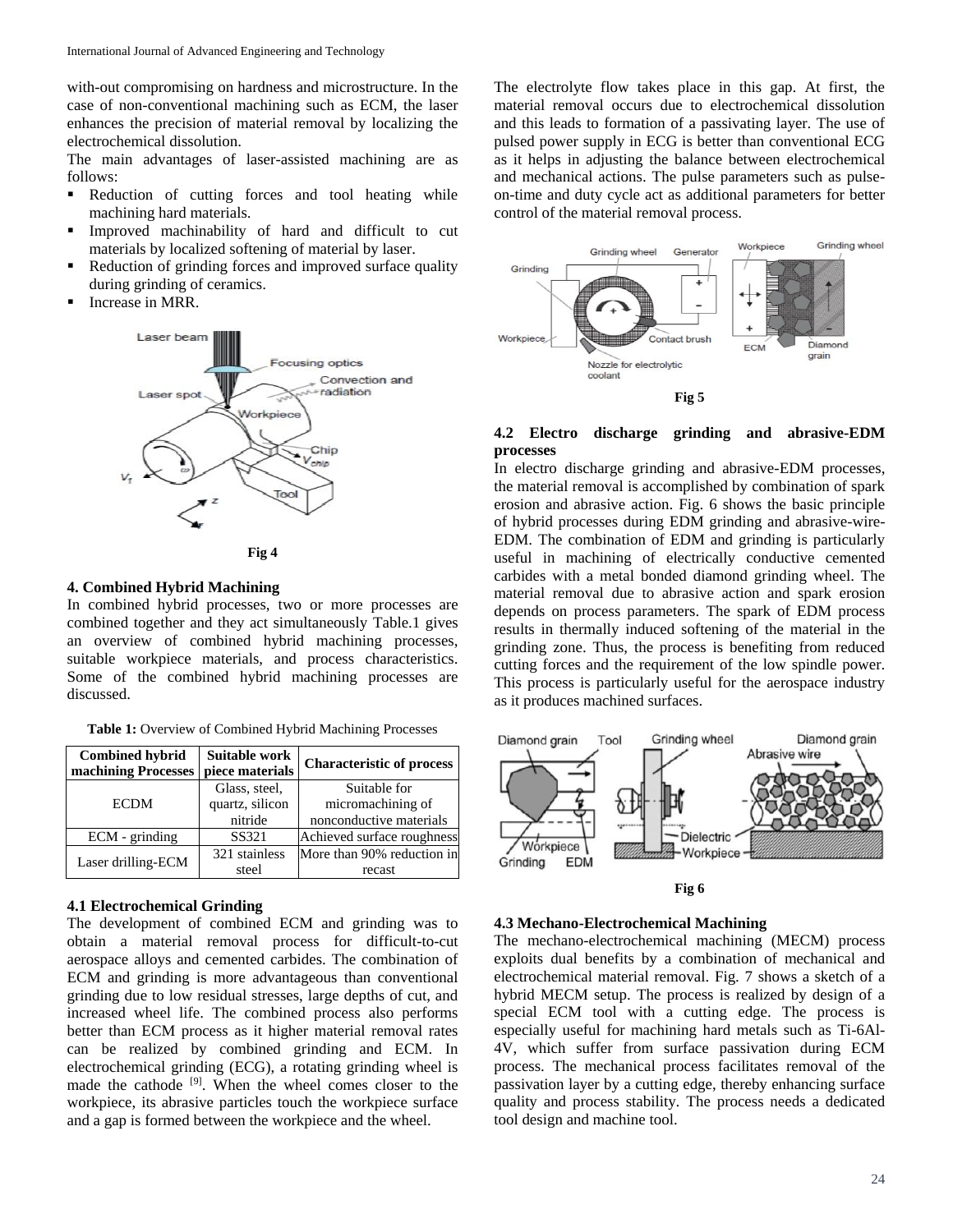

### **4.4 Abrasive-Waterjet Milling**

Abrasive-waterjet machining (AWJM) is widely used in the cutting of hard and low machinability materials like titanium alloys, ceramics, metal matrix composites, concrete, rocks, etc. The process makes use of the impact of a waterjet as well as the impact of abrasives for improving the machinability of certain materials. Fig. 8 shows a sketch of a setup for AWJM [13]. The main element of an abrasive-waterjet setup is the reciprocating pump which is used to pump pure water at extremely high pressure. The abrasive particles are introduced into the waterjet from a hopper in the mixing chamber. The combined impact of waterjet and abrasives is useful in cutting or machining of composites, toughened steels, and some ceramics. The main challenge in abrasive-waterjet machining lies in controlling the depth of cut.

The advantages of abrasive-waterjet machining over conventional machining methods are listed below:

- The AWJM process produces very small stresses and negligible heat and is suitable for heat-sensitive materials such as plastics.
- The process is suitable for cutting complex contours on wide range of materials.
- The process has the capability to cut thin pieces with least bending.





#### **5. Combination of controlled processes**

In this hybrid processes, the processes are developed where a controlled combination of effects occurs that are conventionally caused by separated processes.

### **5.1 Grind Hardening**

Grinding is a machining process which removes material in a

finishing regime. Heat treatment is the final step of many process chains, and it is usually expensive and time consuming. To shorten these process chains, the concept of grind-hardening has come up. Grind-hardening has the advanced capability for process integrated surface layer hardening by grinding with a subsequent finishing in one clamping. In grinding process, ample heat is generated in the contact zone between the grinding wheel and workpiece due to deformation, shearing, and friction. This heat can be utilized for short-time surface hardening of the machined part. In order to achieve high heat input rate, the grinding operation is per-formed with a higher depth of cut and slow feed speed [4] .

# **6. Summary**

In this study we see an overview of hybrid machining processes. The motive behind developing a hybrid machining process is discussed and the advantages of hybrid machining processes are highlight. The principle for hybrid machining processes are also discussed comprehensively. Three different categories of hybrid machining processes are discussed in this study i.e., assisted machining, combined machining, and controlled application of process mechanisms. With the developments in hybrid machining technologies, machining issues with novel materials and complex shapes can be addressed effectively. The development of hybrid machining processes is starting from basic research to industrial implementation.

#### **7. References**

- 1. Pajak PT, Desilva AKM, Harrison DK, Mcgeough JA. Precision and efficiency of laser assisted jet electrochemical machining, Precision Eng. 2006; 30:288- 298.
- 2. Menzies I, Koshy P. Assessment of abrasion-assisted material removal in wire EDM, CIRP Ann. 2008; 57(1):195-198.
- 3. Brehl DE, Dow TA. Review of vibration-assisted machining, Precision Eng. 2008; 32(3):153-172.
- 4. Zah MF, Brinksmeier E, Heinzel C, Huntemann JW, Fockerer T. Experimental and numerical identification of process parameters of grind-hardening and resulting part dis-tortions, Prod. Eng. 2009; 3(3):271-279.
- 5. Zheng HY, Jiang ZW. Femtosecond laser micromachining of silicon with an external electric field, J. Micromech. Microeng. 2010; 20:17001-17004.
- 6. Klocke F, Roderburg A, Zeppenfeld C. Design methodology for hybrid production processes, Proc. Eng. 2011; 9:417-430.
- 7. Shin Y. Laser Assisted Machining with Distributed Lasers, US patent 8053705 B2, 2011.
- 8. Joshi S, Govindan P, Malshe A, Rajurkar K. Experimental characterization of dry EDM performed in a pulsating magnetic field, CIRP Ann. 2011; 60(1):239- 242.
- 9. Zhu D, Zeng YB, Xu ZY, Zhang XY. Precision machining of small holes by the hybrid process of electrochemical removal and grinding, CIRP Ann. 2011; 60(1):247-250.
- 10. Stephen A. Mechanisms and applications of laser